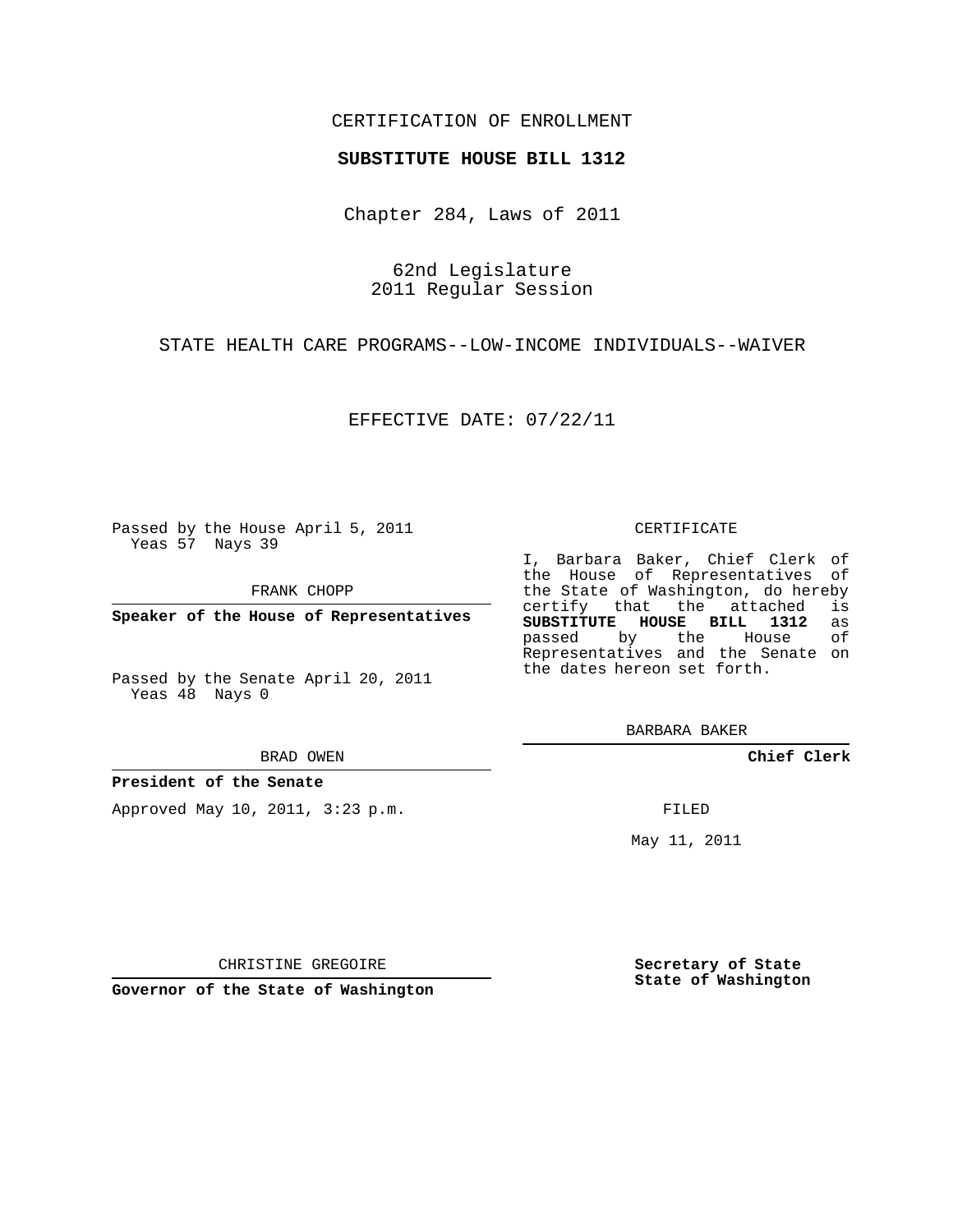## **SUBSTITUTE HOUSE BILL 1312** \_\_\_\_\_\_\_\_\_\_\_\_\_\_\_\_\_\_\_\_\_\_\_\_\_\_\_\_\_\_\_\_\_\_\_\_\_\_\_\_\_\_\_\_\_

\_\_\_\_\_\_\_\_\_\_\_\_\_\_\_\_\_\_\_\_\_\_\_\_\_\_\_\_\_\_\_\_\_\_\_\_\_\_\_\_\_\_\_\_\_

Passed Legislature - 2011 Regular Session

**State of Washington 62nd Legislature 2011 Regular Session**

**By** House Health Care & Wellness (originally sponsored by Representatives Cody, Jinkins, Green, and Kenney)

READ FIRST TIME 02/25/11.

 AN ACT Relating to statutory changes needed to implement a waiver to receive federal assistance for certain state purchased health care programs; amending RCW 70.47.060; and reenacting and amending RCW 70.47.020 and 74.09.035.

BE IT ENACTED BY THE LEGISLATURE OF THE STATE OF WASHINGTON:

 **Sec. 1.** RCW 70.47.020 and 2009 c 568 s 2 are each reenacted and amended to read as follows:

8 As used in this chapter:

 (1) "Administrator" means the Washington basic health plan administrator, who also holds the position of administrator of the Washington state health care authority.

 (2) "Health coverage tax credit eligible enrollee" means individual workers and their qualified family members who lose their jobs due to the effects of international trade and are eligible for certain trade adjustment assistance benefits; or are eligible for benefits under the alternative trade adjustment assistance program; or are people who receive benefits from the pension benefit guaranty corporation and are at least fifty-five years old.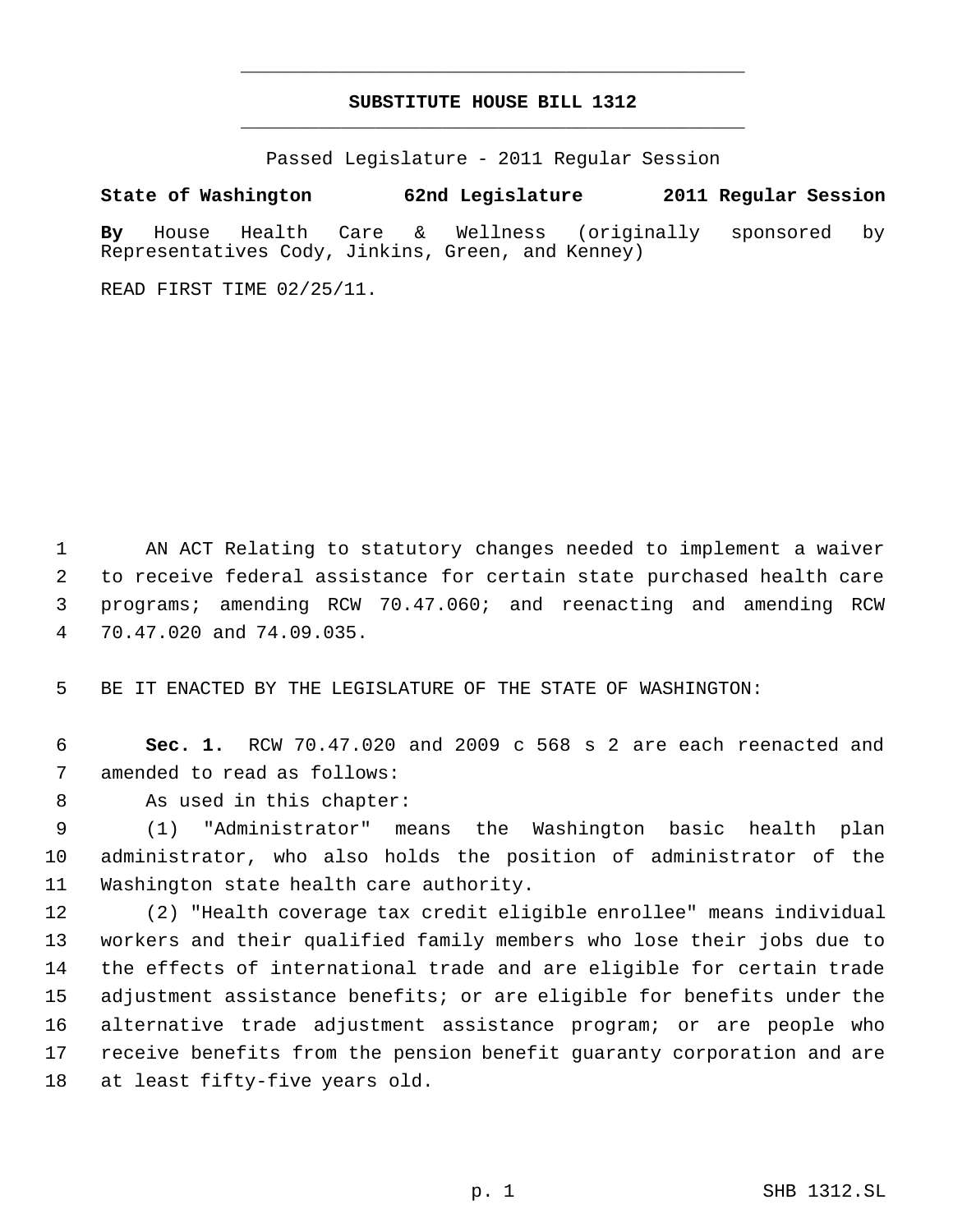(3) "Health coverage tax credit program" means the program created by the Trade Act of 2002 (P.L. 107-210) that provides a federal tax credit that subsidizes private health insurance coverage for displaced workers certified to receive certain trade adjustment assistance benefits and for individuals receiving benefits from the pension benefit guaranty corporation.

 (4) "Managed health care system" means: (a) Any health care organization, including health care providers, insurers, health care service contractors, health maintenance organizations, or any combination thereof, that provides directly or by contract basic health care services, as defined by the administrator and rendered by duly licensed providers, to a defined patient population enrolled in the plan and in the managed health care system; or (b) a self-funded or self-insured method of providing insurance coverage to subsidized enrollees provided under RCW 41.05.140 and subject to the limitations under RCW 70.47.100(7).

 (5) "Nonsubsidized enrollee" means an individual, or an individual plus the individual's spouse or dependent children: (a) Who is not eligible for medicare; (b) who is not confined or residing in a government-operated institution, unless he or she meets eligibility criteria adopted by the administrator; (c) who is accepted for enrollment by the administrator as provided in RCW 48.43.018, either because the potential enrollee cannot be required to complete the standard health questionnaire under RCW 48.43.018, or, based upon the results of the standard health questionnaire, the potential enrollee would not qualify for coverage under the Washington state health insurance pool; (d) who resides in an area of the state served by a managed health care system participating in the plan; (e) who chooses to obtain basic health care coverage from a particular managed health care system; and (f) who pays or on whose behalf is paid the full costs for participation in the plan, without any subsidy from the plan.

 (6) "Premium" means a periodic payment, which an individual, their employer or another financial sponsor makes to the plan as consideration for enrollment in the plan as a subsidized enrollee, a nonsubsidized enrollee, or a health coverage tax credit eligible enrollee.

(7) "Rate" means the amount, negotiated by the administrator with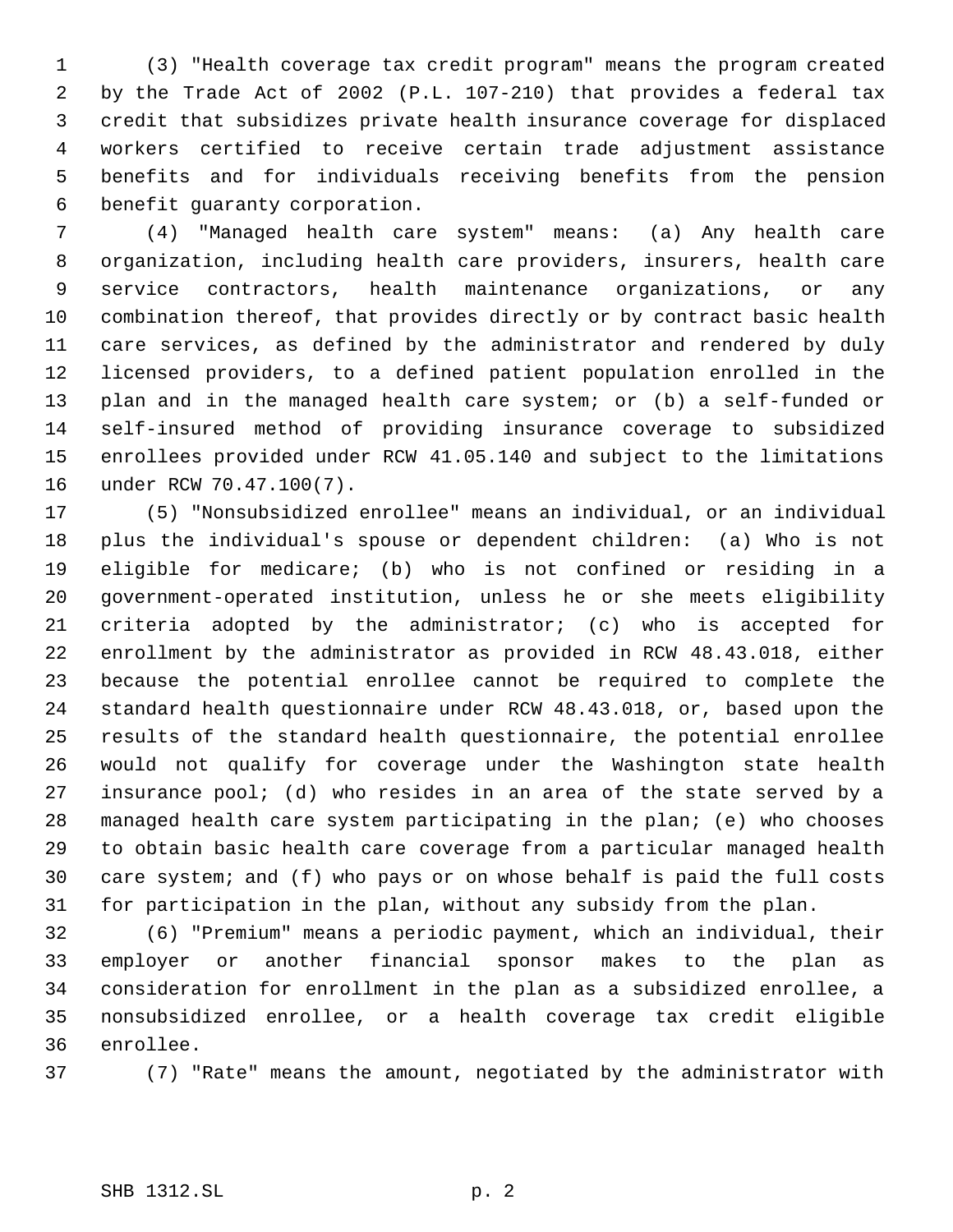and paid to a participating managed health care system, that is based upon the enrollment of subsidized, nonsubsidized, and health coverage tax credit eligible enrollees in the plan and in that system.

 (8) "Subsidy" means the difference between the amount of periodic payment the administrator makes to a managed health care system on behalf of a subsidized enrollee plus the administrative cost to the plan of providing the plan to that subsidized enrollee, and the amount determined to be the subsidized enrollee's responsibility under RCW 70.47.060(2).

(9) "Subsidized enrollee" means:

 (a) An individual, or an individual plus the individual's spouse or dependent children:

13 (i) Who is not eligible for medicare;

 (ii) Who is not confined or residing in a government-operated institution, unless he or she meets eligibility criteria adopted by the administrator;

 (iii) Who is not a full-time student who has received a temporary visa to study in the United States;

 (iv) Who resides in an area of the state served by a managed health care system participating in the plan;

 (v) Whose gross family income at the time of enrollment does not exceed two hundred percent of the federal poverty level as adjusted for family size and determined annually by the federal department of health and human services;

 (vi) Who chooses to obtain basic health care coverage from a particular managed health care system in return for periodic payments to the plan; and

28 (vii) Who is not receiving ((medical assistance administered by the 29 department of social and health services)) or has not been determined to be currently eligible for federally financed categorically needy or medically needy programs under chapter 74.09 RCW, except as provided under RCW 70.47.110;

 (b) An individual who meets the requirements in (a)(i) through (iv), (vi), and (vii) of this subsection and who is a foster parent licensed under chapter 74.15 RCW and whose gross family income at the time of enrollment does not exceed three hundred percent of the federal poverty level as adjusted for family size and determined annually by the federal department of health and human services; and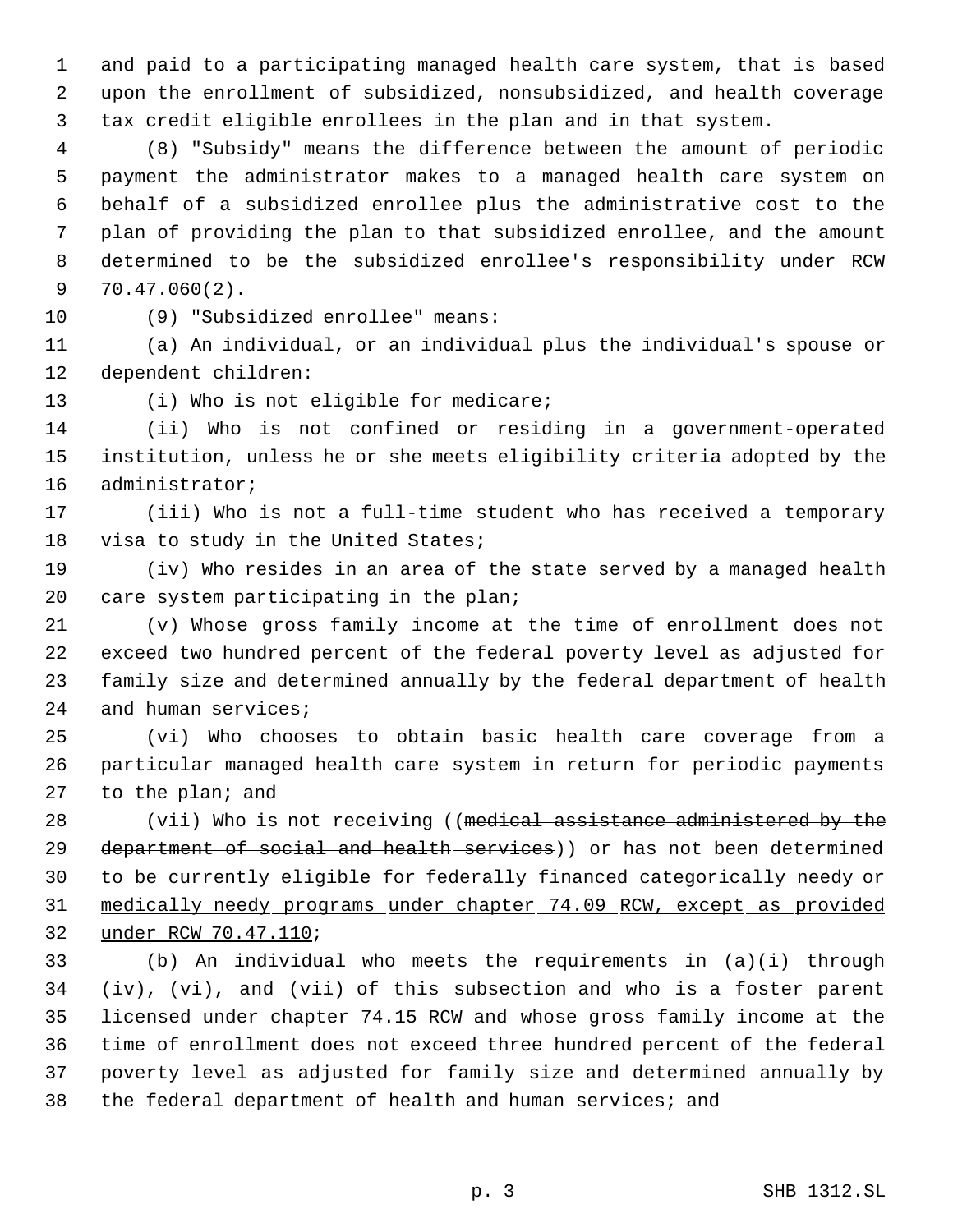(c) To the extent that state funds are specifically appropriated for this purpose, with a corresponding federal match, an individual, or an individual's spouse or dependent children, who meets the requirements in (a)(i) through (iv), (vi), and (vii) of this subsection and whose gross family income at the time of enrollment is more than two hundred percent, but less than two hundred fifty-one percent, of the federal poverty level as adjusted for family size and determined annually by the federal department of health and human services.

 (10) "Washington basic health plan" or "plan" means the system of enrollment and payment for basic health care services, administered by the plan administrator through participating managed health care systems, created by this chapter.

 **Sec. 2.** RCW 70.47.060 and 2009 c 568 s 3 are each amended to read as follows:

The administrator has the following powers and duties:

 (1) To design and from time to time revise a schedule of covered basic health care services, including physician services, inpatient and outpatient hospital services, prescription drugs and medications, and other services that may be necessary for basic health care. In addition, the administrator may, to the extent that funds are available, offer as basic health plan services chemical dependency services, mental health services, and organ transplant services. All subsidized and nonsubsidized enrollees in any participating managed health care system under the Washington basic health plan shall be entitled to receive covered basic health care services in return for premium payments to the plan. The schedule of services shall emphasize proven preventive and primary health care and shall include all services necessary for prenatal, postnatal, and well-child care. However, with respect to coverage for subsidized enrollees who are eligible to receive prenatal and postnatal services through the medical assistance program under chapter 74.09 RCW, the administrator shall not contract for such services except to the extent that such services are necessary over not more than a one-month period in order to maintain continuity of care after diagnosis of pregnancy by the managed care provider. The schedule of services shall also include a separate schedule of basic health care services for children, eighteen years of age and younger, for those subsidized or nonsubsidized enrollees who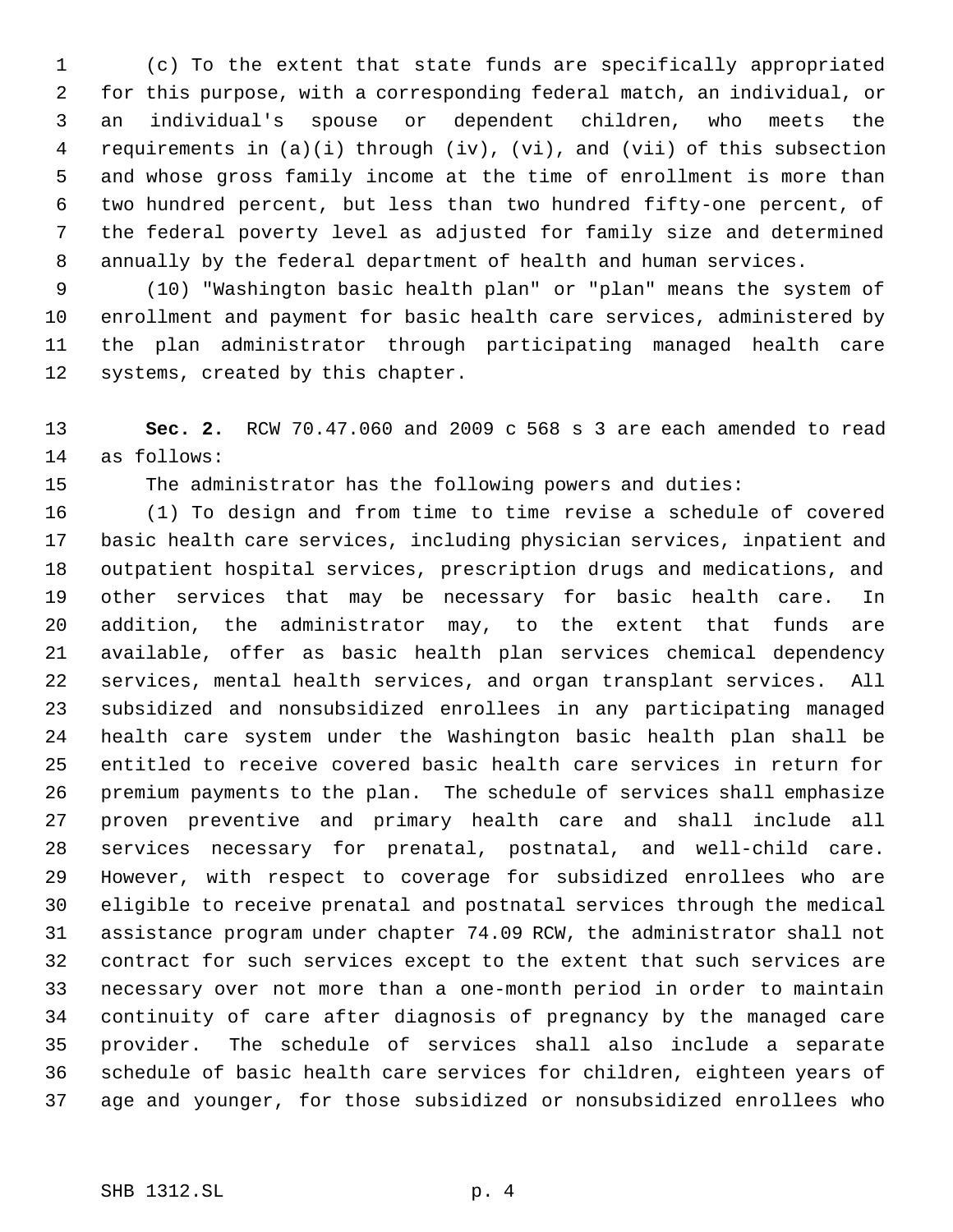choose to secure basic coverage through the plan only for their dependent children. In designing and revising the schedule of services, the administrator shall consider the guidelines for assessing health services under the mandated benefits act of 1984, RCW 48.47.030, and such other factors as the administrator deems appropriate. The administrator shall encourage enrollees who have been continually enrolled on basic health for a period of one year or more to complete a health risk assessment and participate in programs approved by the administrator that may include wellness, smoking cessation, and chronic disease management programs. In approving programs, the administrator shall consider evidence that any such programs are proven to improve enrollee health status.

 (2)(a) To design and implement a structure of periodic premiums due the administrator from subsidized enrollees that is based upon gross family income, giving appropriate consideration to family size and the ages of all family members. The enrollment of children shall not require the enrollment of their parent or parents who are eligible for the plan. The structure of periodic premiums shall be applied to subsidized enrollees entering the plan as individuals pursuant to subsection (11) of this section and to the share of the cost of the plan due from subsidized enrollees entering the plan as employees pursuant to subsection (12) of this section.

 (b) To determine the periodic premiums due the administrator from 24 subsidized enrollees under RCW 70.47.020( $(\frac{6}{10})$ ) (9)(b). Premiums due for foster parents with gross family income up to two hundred percent of the federal poverty level shall be set at the minimum premium amount charged to enrollees with income below sixty-five percent of the federal poverty level. Premiums due for foster parents with gross family income between two hundred percent and three hundred percent of the federal poverty level shall not exceed one hundred dollars per month.

 (c) To determine the periodic premiums due the administrator from nonsubsidized enrollees. Premiums due from nonsubsidized enrollees shall be in an amount equal to the cost charged by the managed health care system provider to the state for the plan plus the administrative cost of providing the plan to those enrollees and the premium tax under RCW 48.14.0201.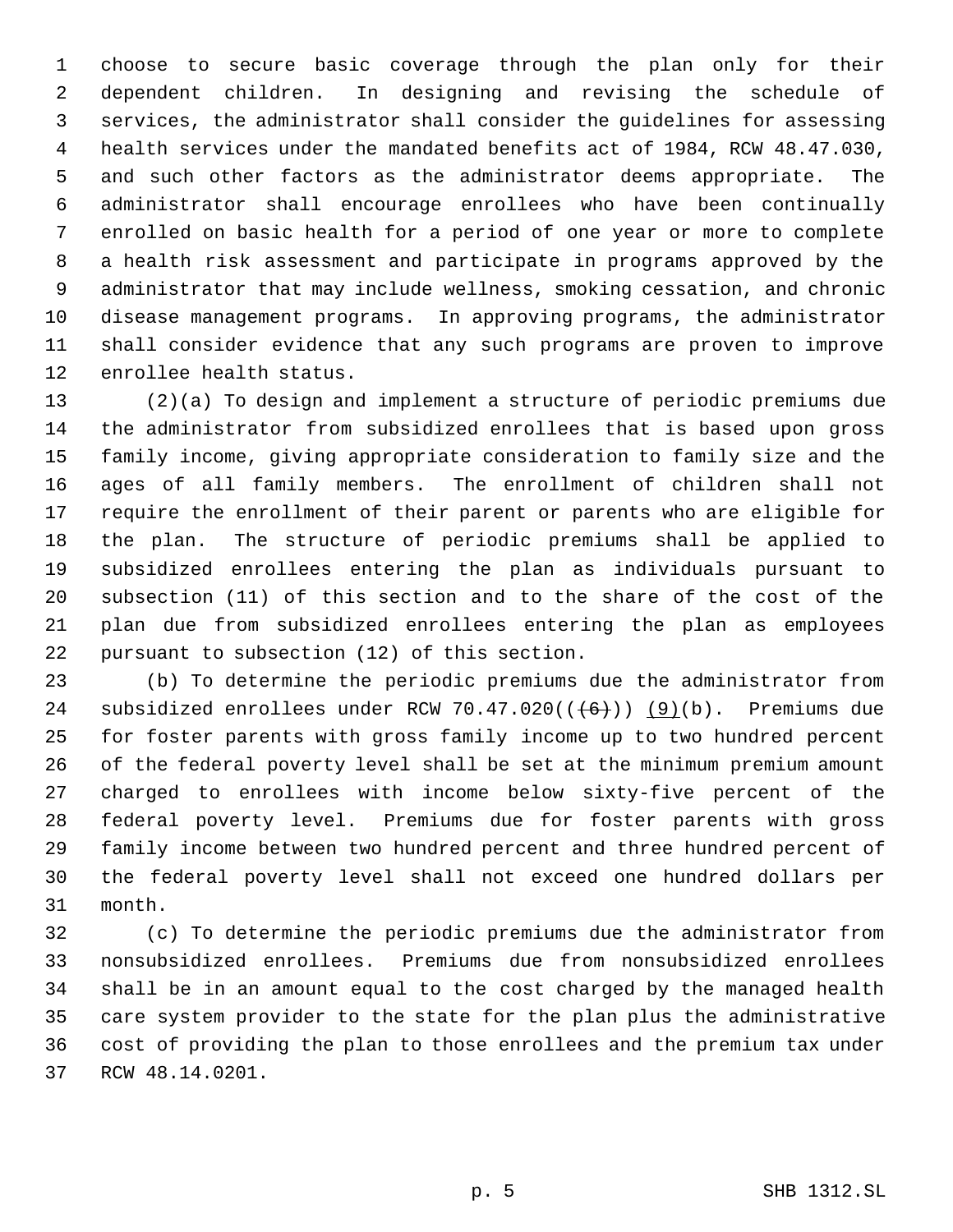(d) To determine the periodic premiums due the administrator from health coverage tax credit eligible enrollees. Premiums due from health coverage tax credit eligible enrollees must be in an amount equal to the cost charged by the managed health care system provider to the state for the plan, plus the administrative cost of providing the plan to those enrollees and the premium tax under RCW 48.14.0201. The administrator will consider the impact of eligibility determination by the appropriate federal agency designated by the Trade Act of 2002 (P.L. 107-210) as well as the premium collection and remittance activities by the United States internal revenue service when determining the administrative cost charged for health coverage tax credit eligible enrollees.

 (e) An employer or other financial sponsor may, with the prior approval of the administrator, pay the premium, rate, or any other amount on behalf of a subsidized or nonsubsidized enrollee, by arrangement with the enrollee and through a mechanism acceptable to the administrator. The administrator shall establish a mechanism for receiving premium payments from the United States internal revenue service for health coverage tax credit eligible enrollees.

 (f) To develop, as an offering by every health carrier providing coverage identical to the basic health plan, as configured on January 1, 2001, a basic health plan model plan with uniformity in enrollee cost-sharing requirements.

 (g) To collect from all public employees a voluntary opt-in donation of varying amounts through a monthly or one-time payroll deduction as provided for in RCW 41.04.230. The donation must be deposited in the health services account established in RCW 43.72.900 to be used for the sole purpose of maintaining enrollment capacity in the basic health plan.

 The administrator shall send an annual notice to state employees extending the opportunity to participate in the opt-in donation program for the purpose of saving enrollment slots for the basic health plan. The first such notice shall be sent to public employees no later than June 1, 2009.

 The notice shall include monthly sponsorship levels of fifteen dollars per month, thirty dollars per month, fifty dollars per month, and any other amounts deemed reasonable by the administrator. The sponsorship levels shall be named "safety net contributor," "safety net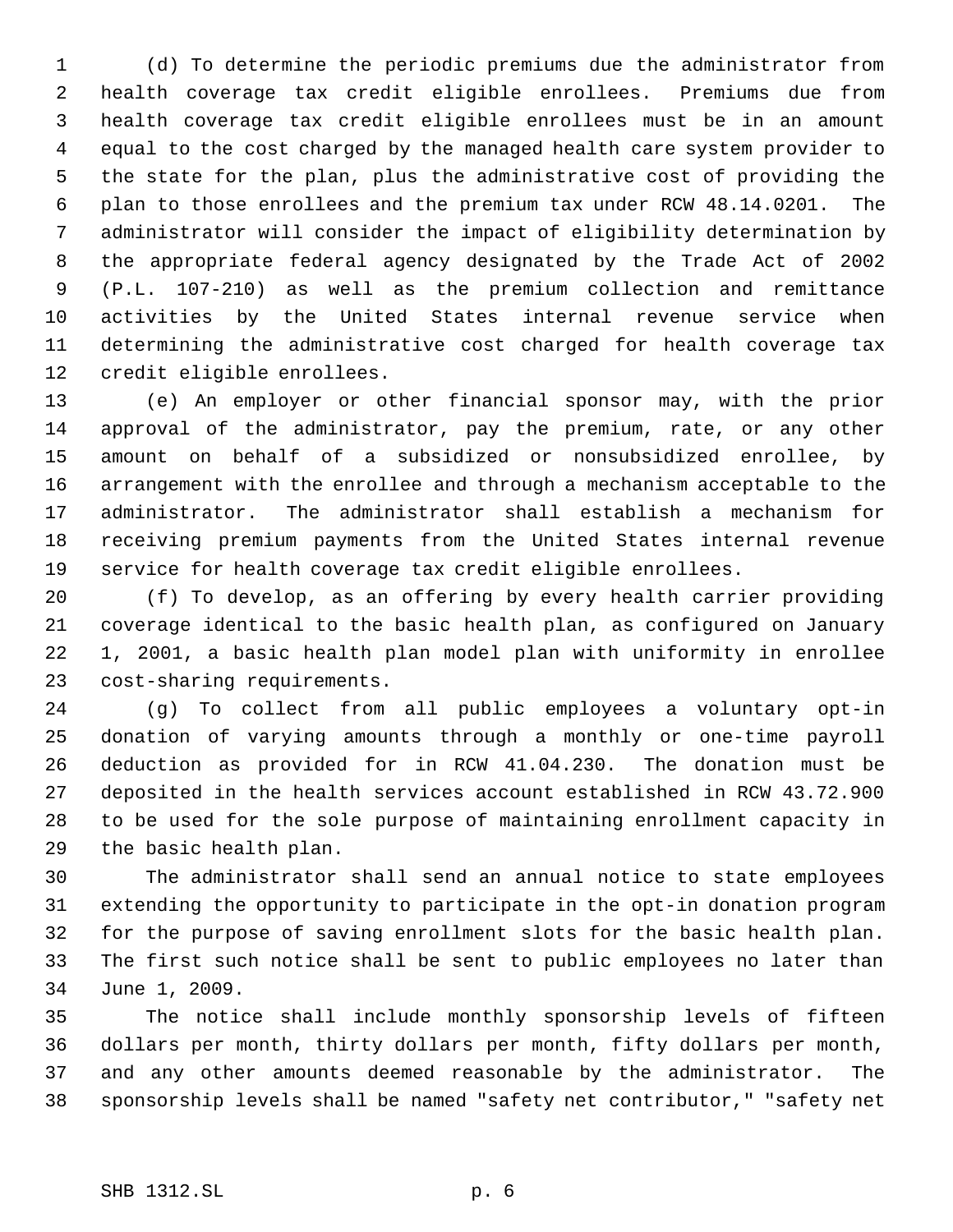hero," and "safety net champion" respectively. The donation amounts provided shall be tied to the level of coverage the employee will be purchasing for a working poor individual without access to health care coverage.

 The administrator shall ensure that employees are given an opportunity to establish a monthly standard deduction or a one-time deduction towards the basic health plan donation program. The basic health plan donation program shall be known as the "save the safety net program."

 The donation permitted under this subsection may not be collected from any public employee who does not actively opt in to the donation program. Written notification of intent to discontinue participation in the donation program must be provided by the public employee at least fourteen days prior to the next standard deduction.

 (3) To evaluate, with the cooperation of participating managed health care system providers, the impact on the basic health plan of enrolling health coverage tax credit eligible enrollees. The administrator shall issue to the appropriate committees of the legislature preliminary evaluations on June 1, 2005, and January 1, 2006, and a final evaluation by June 1, 2006. The evaluation shall address the number of persons enrolled, the duration of their enrollment, their utilization of covered services relative to other basic health plan enrollees, and the extent to which their enrollment contributed to any change in the cost of the basic health plan.

 (4) To end the participation of health coverage tax credit eligible enrollees in the basic health plan if the federal government reduces or terminates premium payments on their behalf through the United States internal revenue service.

 (5) To design and implement a structure of enrollee cost-sharing due a managed health care system from subsidized, nonsubsidized, and health coverage tax credit eligible enrollees. The structure shall discourage inappropriate enrollee utilization of health care services, and may utilize copayments, deductibles, and other cost-sharing mechanisms, but shall not be so costly to enrollees as to constitute a barrier to appropriate utilization of necessary health care services.

 (6) To limit enrollment of persons who qualify for subsidies so as to prevent an overexpenditure of appropriations for such purposes. Whenever the administrator finds that there is danger of such an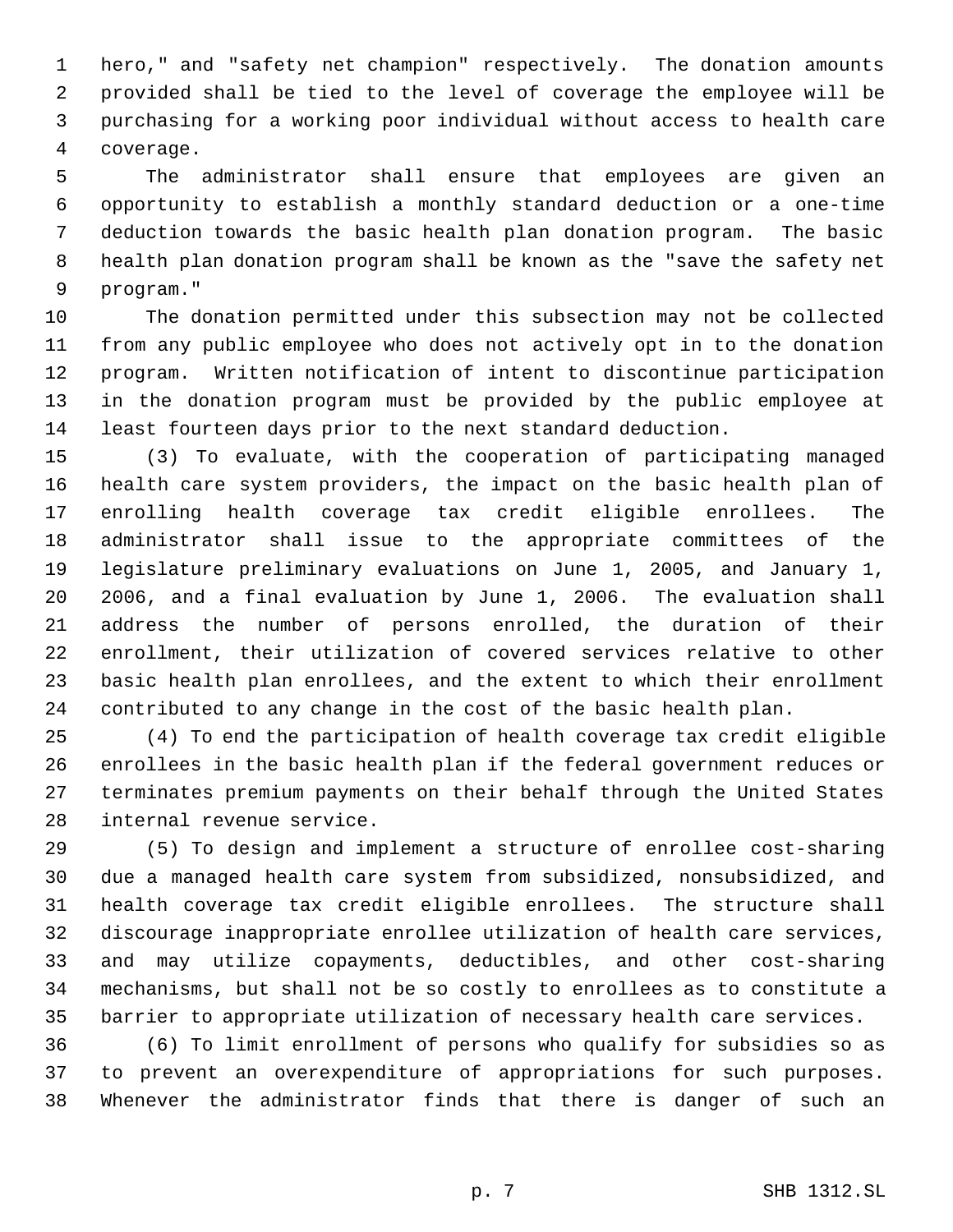overexpenditure, the administrator shall close enrollment until the administrator finds the danger no longer exists. Such a closure does not apply to health coverage tax credit eligible enrollees who receive a premium subsidy from the United States internal revenue service as long as the enrollees qualify for the health coverage tax credit program. To prevent the risk of overexpenditure, the administrator may disenroll persons receiving subsidies from the program based on criteria adopted by the administrator. The criteria may include: Length of continual enrollment on the program, income level, or 10 eligibility for other coverage. The administrator shall ((first 11 attempt to)) identify enrollees who are eligible for other coverage, and, working with the department of social and health service as 13 provided in RCW 70.47.010(5)(d), transition enrollees currently 14 eligible for ((medical-assistance)) federally financed categorically 15 needy or medically needy programs administered under chapter 74.09 RCW to that coverage. The administrator shall develop criteria for persons disenrolled under this subsection to reapply for the program.

 (7) To limit the payment of subsidies to subsidized enrollees, as defined in RCW 70.47.020. The level of subsidy provided to persons who qualify may be based on the lowest cost plans, as defined by the administrator.

 (8) To adopt a schedule for the orderly development of the delivery of services and availability of the plan to residents of the state, subject to the limitations contained in RCW 70.47.080 or any act appropriating funds for the plan.

 (9) To solicit and accept applications from managed health care systems, as defined in this chapter, for inclusion as eligible basic health care providers under the plan for subsidized enrollees, nonsubsidized enrollees, or health coverage tax credit eligible enrollees. The administrator shall endeavor to assure that covered basic health care services are available to any enrollee of the plan from among a selection of two or more participating managed health care systems. In adopting any rules or procedures applicable to managed health care systems and in its dealings with such systems, the administrator shall consider and make suitable allowance for the need for health care services and the differences in local availability of health care resources, along with other resources, within and among the several areas of the state. Contracts with participating managed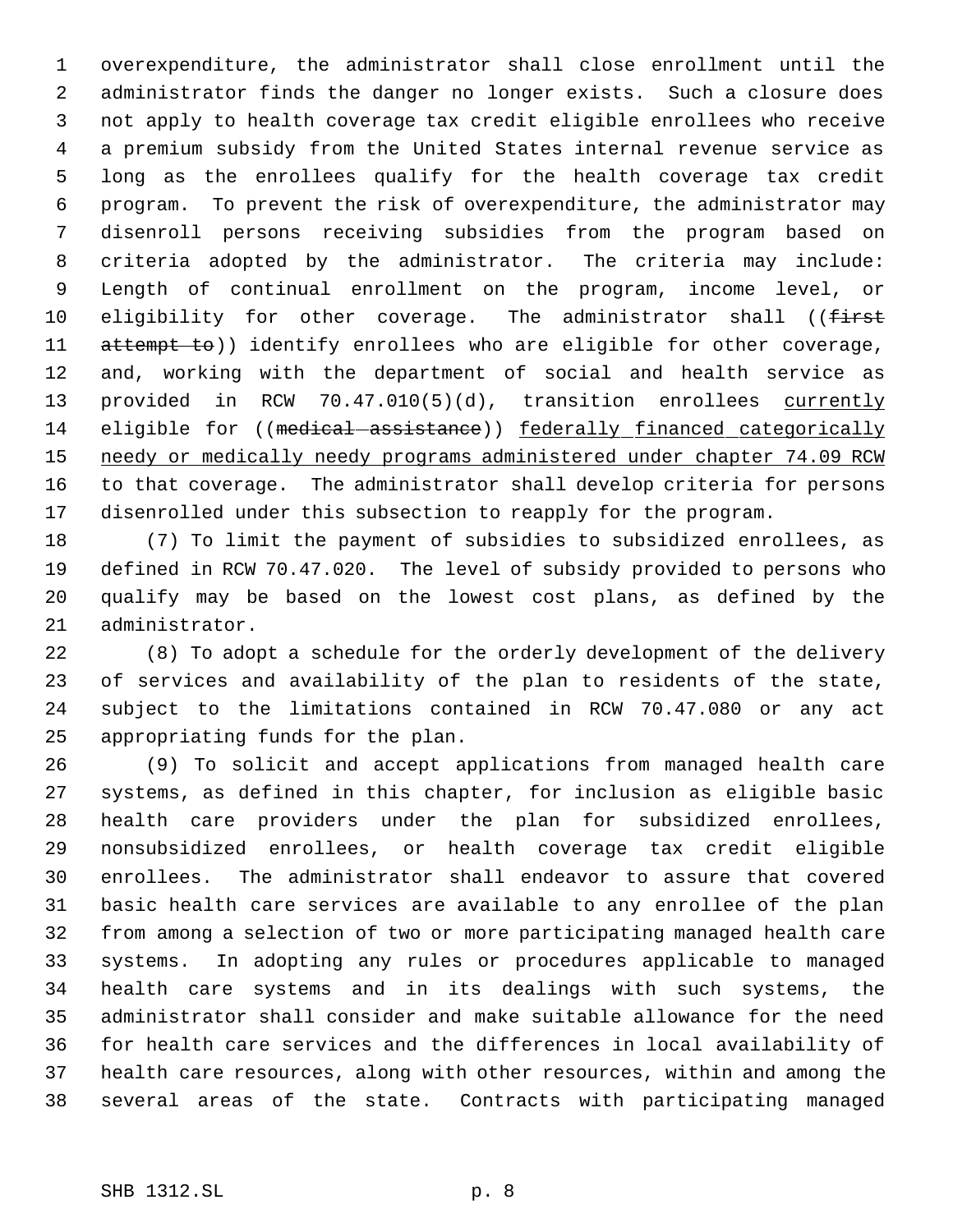health care systems shall ensure that basic health plan enrollees who become eligible for medical assistance may, at their option, continue to receive services from their existing providers within the managed health care system if such providers have entered into provider agreements with the department of social and health services.

 (10) To receive periodic premiums from or on behalf of subsidized, nonsubsidized, and health coverage tax credit eligible enrollees, deposit them in the basic health plan operating account, keep records of enrollee status, and authorize periodic payments to managed health care systems on the basis of the number of enrollees participating in the respective managed health care systems.

 (11) To accept applications from individuals residing in areas served by the plan, on behalf of themselves and their spouses and dependent children, for enrollment in the Washington basic health plan as subsidized, nonsubsidized, or health coverage tax credit eligible enrollees, to give priority to members of the Washington national guard and reserves who served in Operation Enduring Freedom, Operation Iraqi Freedom, or Operation Noble Eagle, and their spouses and dependents, for enrollment in the Washington basic health plan, to establish appropriate minimum-enrollment periods for enrollees as may be necessary, and to determine, upon application and on a reasonable schedule defined by the authority, or at the request of any enrollee, eligibility due to current gross family income for sliding scale 24 premiums. The application is also considered an application for medical assistance under chapter 74.09 RCW and must include a social 26 security number, if available, for each family member requesting coverage. Funds received by a family as part of participation in the 28 adoption support program authorized under RCW 26.33.320 and ((74.13.100 29 through 74.13.145) 74.13A.005 through 74.13A.080 shall not be counted toward a family's current gross family income for the purposes of this chapter. When an enrollee fails to report income or income changes accurately, the administrator shall have the authority either to bill the enrollee for the amounts overpaid by the state or to impose civil penalties of up to two hundred percent of the amount of subsidy overpaid due to the enrollee incorrectly reporting income. The administrator shall adopt rules to define the appropriate application of these sanctions and the processes to implement the sanctions provided in this subsection, within available resources. No subsidy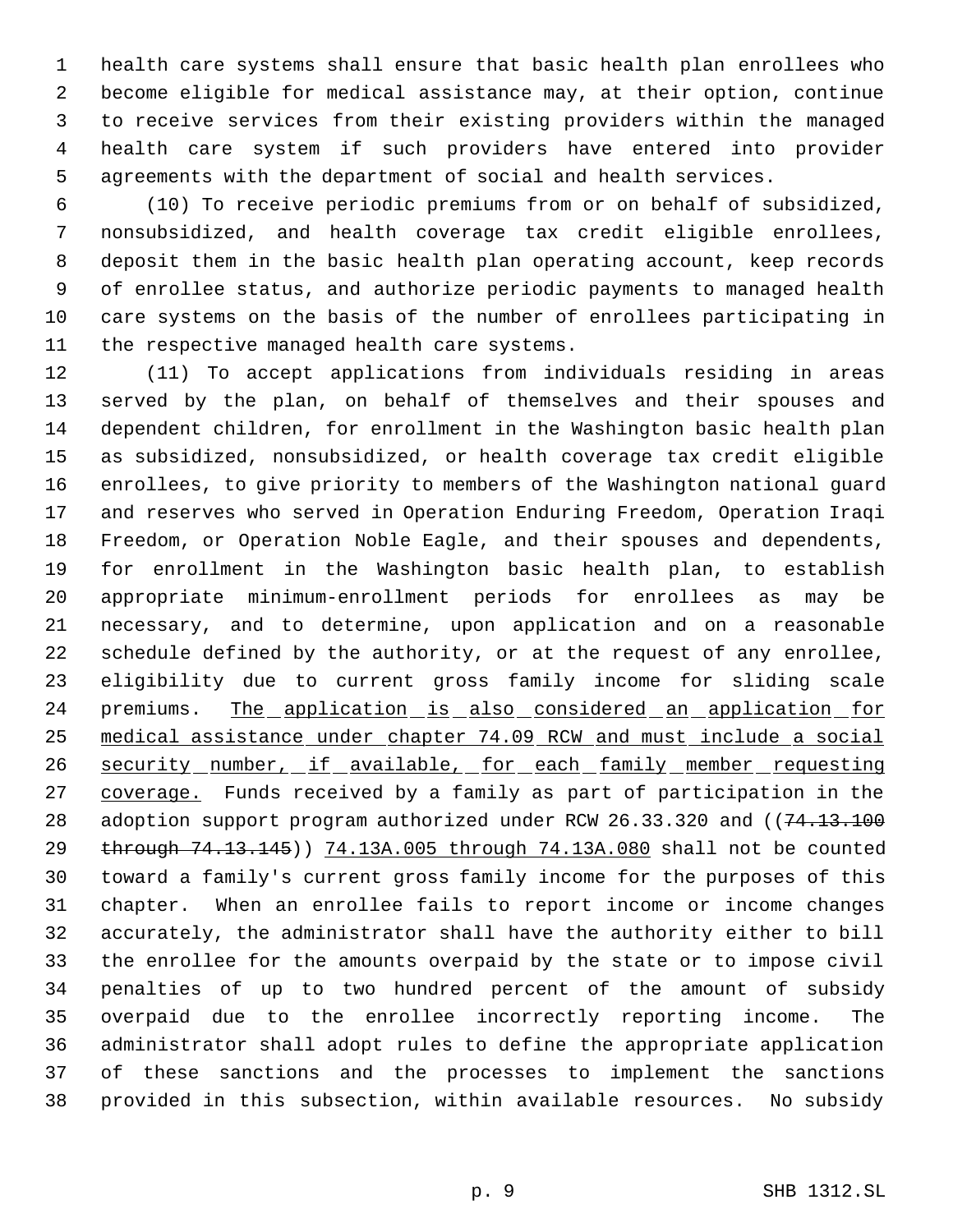may be paid with respect to any enrollee whose current gross family income exceeds twice the federal poverty level or, subject to RCW 70.47.110, who is a recipient of medical assistance or medical care services under chapter 74.09 RCW. If a number of enrollees drop their enrollment for no apparent good cause, the administrator may establish appropriate rules or requirements that are applicable to such individuals before they will be allowed to reenroll in the plan.

 (12) To accept applications from business owners on behalf of themselves and their employees, spouses, and dependent children, as subsidized or nonsubsidized enrollees, who reside in an area served by the plan. The administrator may require all or the substantial majority of the eligible employees of such businesses to enroll in the plan and establish those procedures necessary to facilitate the orderly enrollment of groups in the plan and into a managed health care system. The administrator may require that a business owner pay at least an amount equal to what the employee pays after the state pays its portion of the subsidized premium cost of the plan on behalf of each employee enrolled in the plan. Enrollment is limited to those not eligible for medicare who wish to enroll in the plan and choose to obtain the basic health care coverage and services from a managed care system participating in the plan. The administrator shall adjust the amount determined to be due on behalf of or from all such enrollees whenever the amount negotiated by the administrator with the participating managed health care system or systems is modified or the administrative cost of providing the plan to such enrollees changes.

 (13) To determine the rate to be paid to each participating managed health care system in return for the provision of covered basic health care services to enrollees in the system. Although the schedule of covered basic health care services will be the same or actuarially equivalent for similar enrollees, the rates negotiated with participating managed health care systems may vary among the systems. In negotiating rates with participating systems, the administrator shall consider the characteristics of the populations served by the respective systems, economic circumstances of the local area, the need to conserve the resources of the basic health plan trust account, and other factors the administrator finds relevant.

 (14) To monitor the provision of covered services to enrollees by participating managed health care systems in order to assure enrollee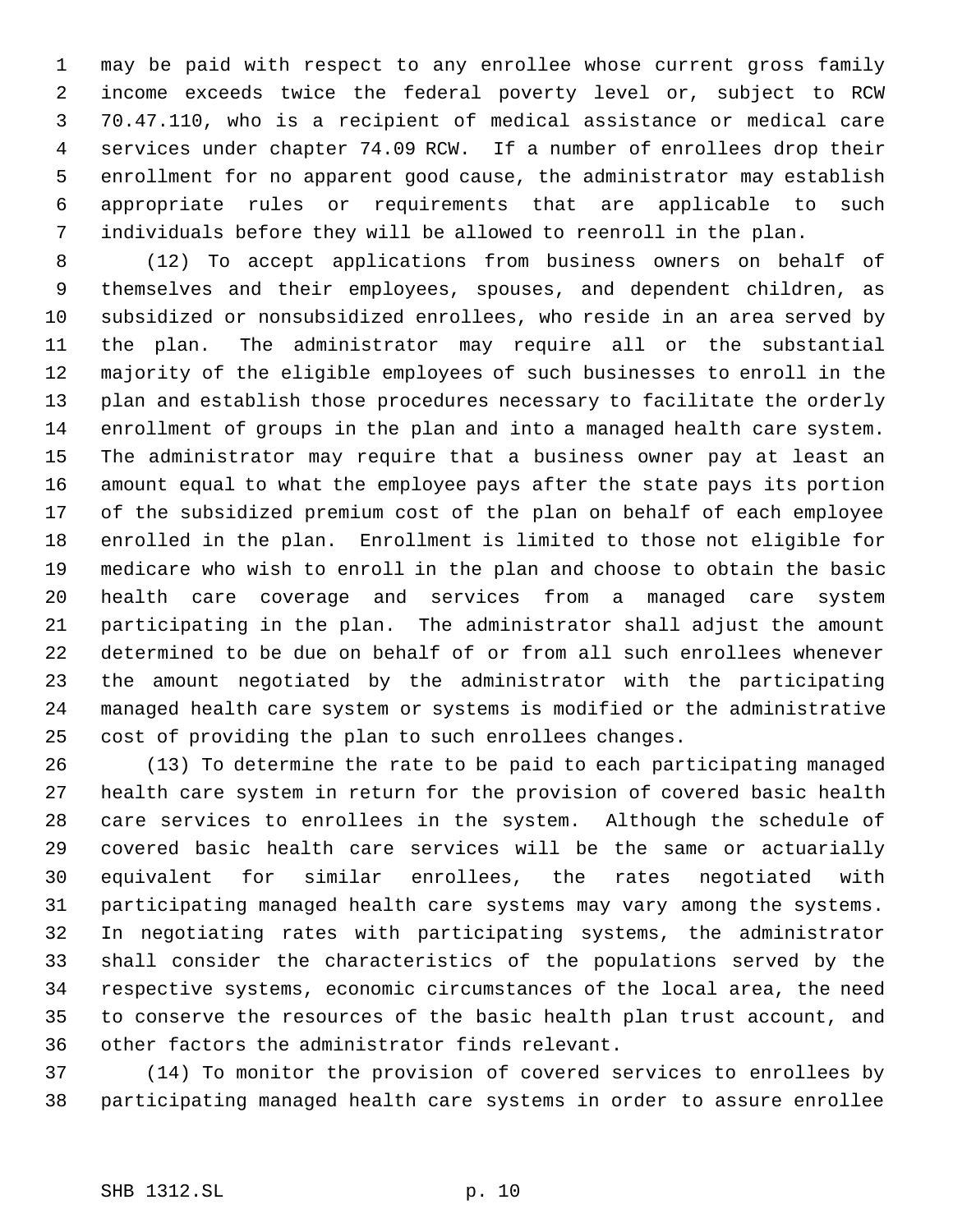access to good quality basic health care, to require periodic data reports concerning the utilization of health care services rendered to enrollees in order to provide adequate information for evaluation, and to inspect the books and records of participating managed health care systems to assure compliance with the purposes of this chapter. In requiring reports from participating managed health care systems, including data on services rendered enrollees, the administrator shall endeavor to minimize costs, both to the managed health care systems and to the plan. The administrator shall coordinate any such reporting requirements with other state agencies, such as the insurance commissioner and the department of health, to minimize duplication of effort.

 (15) To evaluate the effects this chapter has on private employer- based health care coverage and to take appropriate measures consistent with state and federal statutes that will discourage the reduction of such coverage in the state.

 (16) To develop a program of proven preventive health measures and to integrate it into the plan wherever possible and consistent with this chapter.

 (17) To provide, consistent with available funding, assistance for rural residents, underserved populations, and persons of color.

 (18) In consultation with appropriate state and local government agencies, to establish criteria defining eligibility for persons confined or residing in government-operated institutions.

 (19) To administer the premium discounts provided under RCW 48.41.200(3)(a) (i) and (ii) pursuant to a contract with the Washington state health insurance pool.

 (20) To give priority in enrollment to persons who disenrolled from the program in order to enroll in medicaid, and subsequently became ineligible for medicaid coverage.

 **Sec. 3.** RCW 74.09.035 and 2010 1st sp.s. c 8 s 29 and 2010 c 94 s 22 are each reenacted and amended to read as follows:

 (1) To the extent of available funds, medical care services may be provided to recipients of disability lifeline benefits, persons denied disability lifeline benefits under RCW 74.04.005(5)(b) or 74.04.655 who otherwise meet the requirements of RCW 74.04.005(5)(a), and recipients of alcohol and drug addiction services provided under chapter 74.50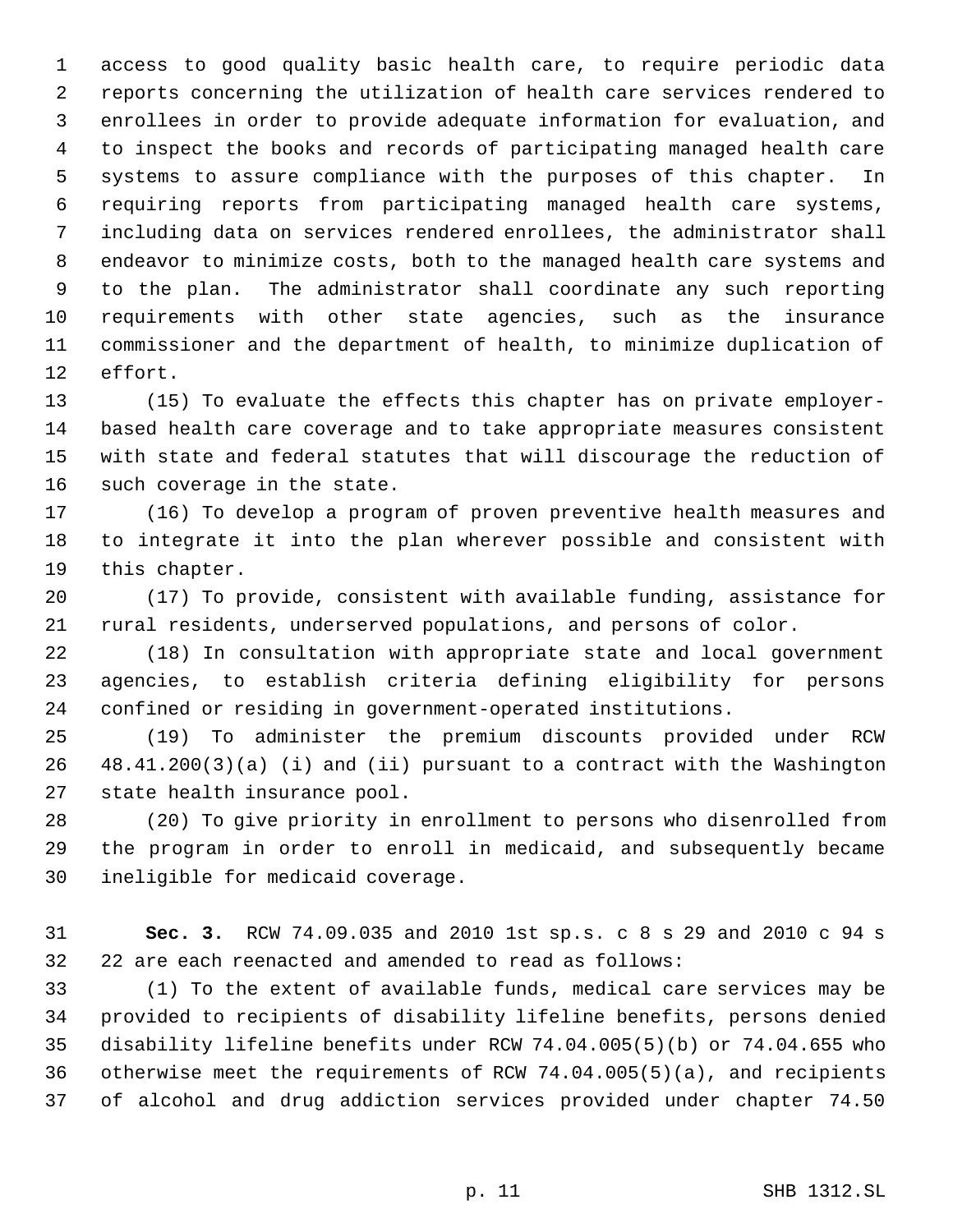RCW, in accordance with medical eligibility requirements established by 2 the department.  $((To the extent authorized in the operating budget_))$ 3 Enrollment in medical care services may not result in expenditures that 4 exceed the amount that has been appropriated in the operating budget. 5 If it appears that continued enrollment will result in expenditures exceeding the appropriated level for a particular fiscal year, the department may freeze new enrollment and establish a waiting list of eligible persons who may receive benefits only when sufficient funds are available. Upon implementation of a federal medicaid 1115 waiver 10 providing federal matching funds for medical care services, ((these services also may be provided to persons who have been terminated from 12 disability - lifeline - benefits - under - RCW - 74.04.005(5)(h))) persons 13 subject to termination of disability lifeline benefits under RCW 74.04.005(5)(h) remain enrolled in medical care services and persons 15 subject to denial of disability lifeline benefits under RCW 74.04.005(5)(h) remain eligible for medical care services.

 (2) Determination of the amount, scope, and duration of medical care services shall be limited to coverage as defined by the department, except that adult dental, and routine foot care shall not be included unless there is a specific appropriation for these services.

 (3) The department shall enter into performance-based contracts with one or more managed health care systems for the provision of medical care services to recipients of disability lifeline benefits. The contract must provide for integrated delivery of medical and mental health services.

 (4) The department shall establish standards of assistance and resource and income exemptions, which may include deductibles and co- insurance provisions. In addition, the department may include a prohibition against the voluntary assignment of property or cash for the purpose of qualifying for assistance.

 (5) Residents of skilled nursing homes, intermediate care facilities, and intermediate care facilities for persons with intellectual disabilities, as that term is described by federal law, who are eligible for medical care services shall be provided medical services to the same extent as provided to those persons eligible under the medical assistance program.